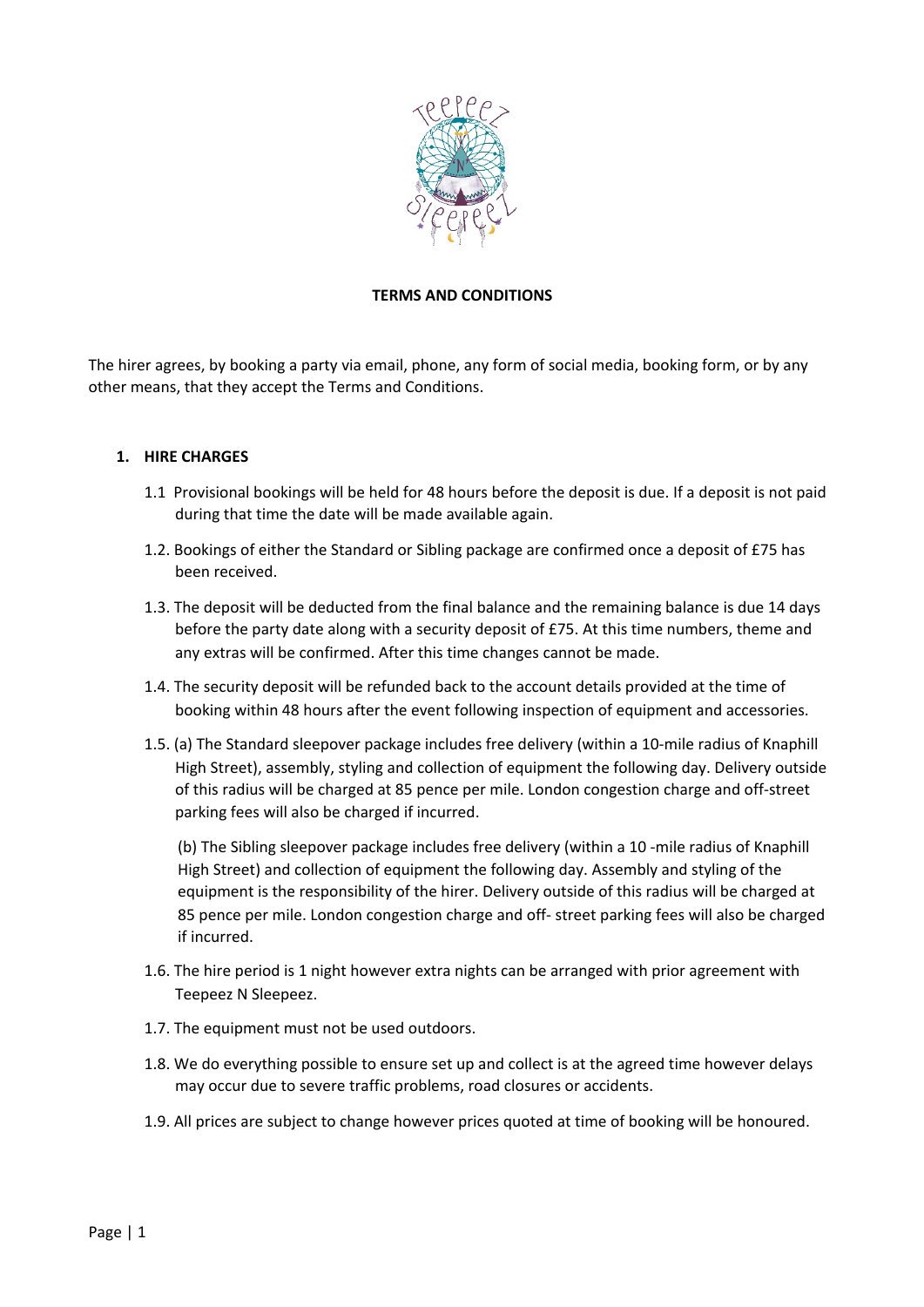## **2. CANCELLATION POLICY**

- 2.1. Bookings can be changed up to 14 days before the original date and must be mutual between the customer and Teepeez N Sleepeez. This is subject to availability of dates and themes already booked.
- 2.2. Bookings cancelled before 14 days of the party date will result in loss of the deposit.

2.3. Bookings cancelled within 14 days of the party will result in the loss of the deposit and Teepeez N Sleepeez will have the right to charge the hirer 50 % of the total package price.

# **3. SFT UP AND SPACE**

- 3.1. The hirer must be present at the agreed time for set up and pack up of the equipment.
- 3.2. The hirer is responsible for ensuring adequate indoor space. The space required per teepee and mattress is approximately  $120 \text{cm} \times 185 \text{cm}$  minimum and the breakfast trays are an additional 56cm x 36cm wide. These can either go at the foot of the bed or on the bed itself if space is limited. The space required is to ensure safety of the children moving in and around the area.
- 3.3. Teepeez N Sleepeez will not refund in full or in part the monies paid in the event that adequate space is not available to set up the equipment.
- 3.4. The hirer must ensure that the area be free of furniture prior to our arrival and is clean (dirt and dust free) and is ready for the party to be set up and styled. Teepeez N Sleepeez are not responsible for the removal of furniture to enable the party to be set up. Any delay in the start time because of this may result in a waiting fee being charged.
- 3.5. The hirer is responsible for all equipment while in their care.

#### **4. DAMAGE TO EQUIPMENT**

- 4.1. Any damage to the equipment will result in loss of the security deposit either in part or full. This includes stains to teepee's, bedding, blankets and cushions.
- 4.2. If the cost to replace the damaged or missing items exceeds the value of the security deposit an additional invoice will be issued for immediate payment.
- 4.3. To avoid accidents, we ask that food and drink are not to be consumed inside the teepee's and any nail varnish that may have been applied is completely dry. If children are wearing any sort of makeup, we would ask that this be removed before getting into bed.
- 4.4. Smoking is strictly prohibited in and around the teepee's and equipment as this creates a fire hazard and to prevent smoke odour on the equipment. If found then the equipment will all need to be professionally cleaned and will result in loss of security deposit.
- 4.5. We kindly ask that pets be kept well away from the equipment at all times